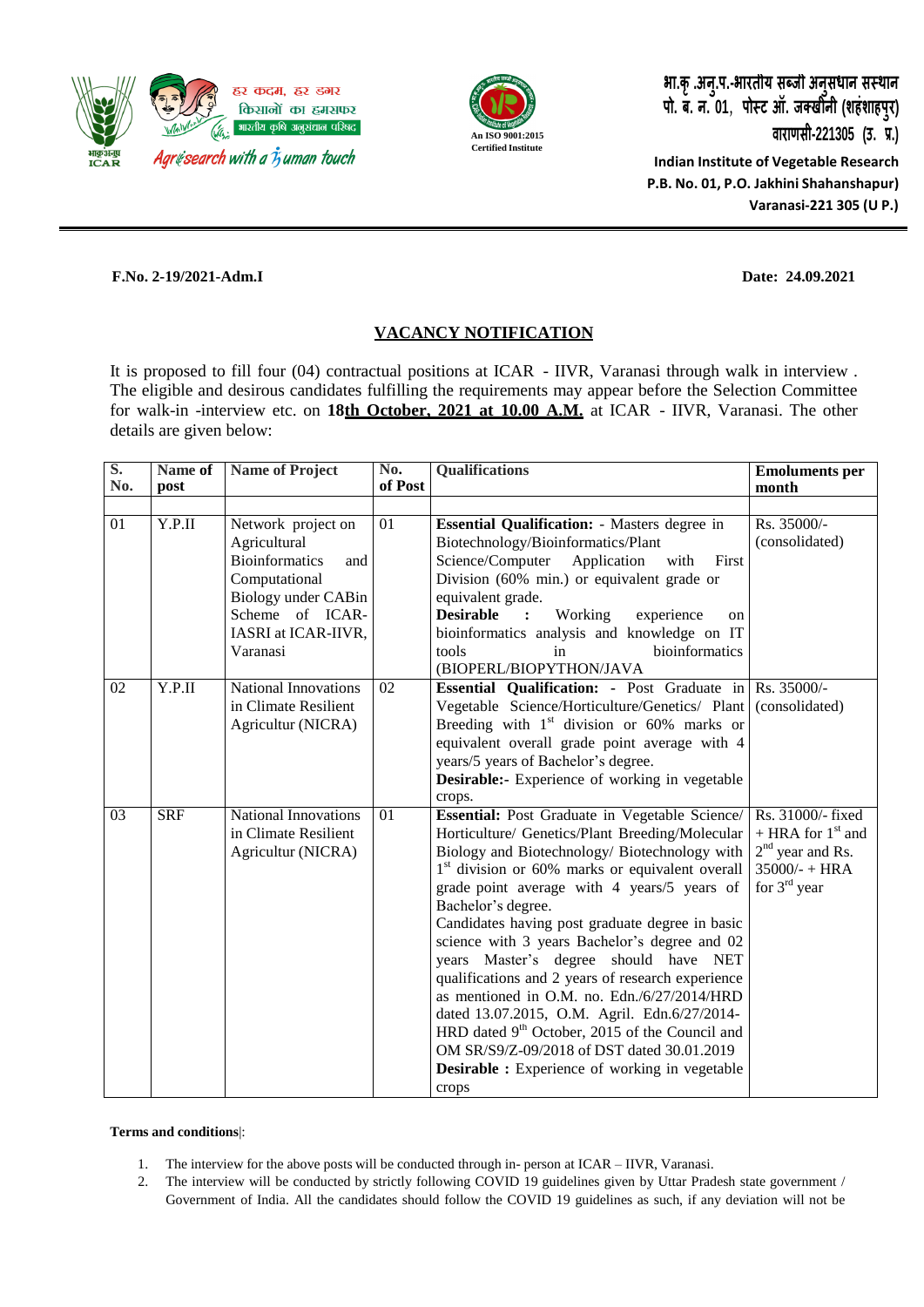allowed to attend the interview. **No candidates will be allowed to enter ICAR-IIVR campus without mask.**

- 3. The number of positions may increase or decrease according to the need and availability of fund in particular scheme and may be inter changeable within different group with the consent of concerned In- charge/ Officer's and finally approval of the Director.
- 4. Only Indian citizens are eligible for appearing in the online/ in-person interview.
- 5. Age limit: Minimum 21 years and maximum 45 years as on last date of submission of application with relaxation as per rules.
- 6. Period of contract service initially for one year [extendable for two more years (01 year at a time) subject to requirement of the services of the YP in the organization and satisfactory performance of the candidate after evaluation by Director. However, maximum duration will not be extended beyond three years]
- 7. The above positions are purely temporary basis and co terminus with the project subject to satisfactory performance. The selected candidates shall have no right/claim for regular appointment or absorption at ICAR-IIVR at any point of time.
- 8. No TA/DA and official accommodations will be paid /provided for appearing in the interview.
- 9. Only the candidates having essential qualification will only be considered for interview.
- 10. Candidates are requested to ensure their eligibility like age, qualification etc. before appearing for the interview.
- 11. Concealing of facts or canvassing in any form shall lead to cancellation of candidature or termination.
- 12. Person already in employment should submit "No objection Certificate" from their present employer.
- 13. Application should be submitted by the candidates in the prescribe Proforma only. The entire desired document should be attached in the sequence as given in check list and check list should be duly filled as per given table in the application form. Applications if not found in proper Proforma along with desired documents as per check list may likely to be rejected.
- 14. As per ICAR Office Memorandum F.No. Agril. Edn. 1-06/2020-A&P dated 4.12.2020, for each requirement/position of YP, at least five applicants may be shortlisted based on their qualifying academic performance as per an assessment criteria.
- 15. The young professionals who have earlier worked in the ICAR schemes may be given preference for engagement subject to their suitability.
- 16. All eligible candidates are requested to be present 60 minutes before reporting time on the date of in-person interview for necessary formalities and verification of documents.
- 17. Original documents of the candidates appearing interview in-person will be verified on the date of interview. If found incorrect his/her candidature will be cancelled.
- 18. Selected Candidates (s) will be required to produce all original documents at the time of Joining for verification purpose.
- 19. The selected candidate will be required to produce medical certificate at the time ofjoining.
- 20. The Director reserves the right to cancel/postpone the interview without assigning any reason thereof.
- 21. The decision of the Director, ICAR-IIVR, Varanasi will be final and binding on all aspects.
- 22. The Director shall also reserve the right to terminate the contract of job as mentioned above, even before the completion of the project for which no appeal thereof shall be made.
- **23.** Detailed terms and conditions and application form are available at ICAR-IIVR's website: h**ttps://iivr.icar.gov.in**
- 24. In case of any dispute, it will be resolved in jurisdictions of Varanasi court only.

**Senior Administrative Officer**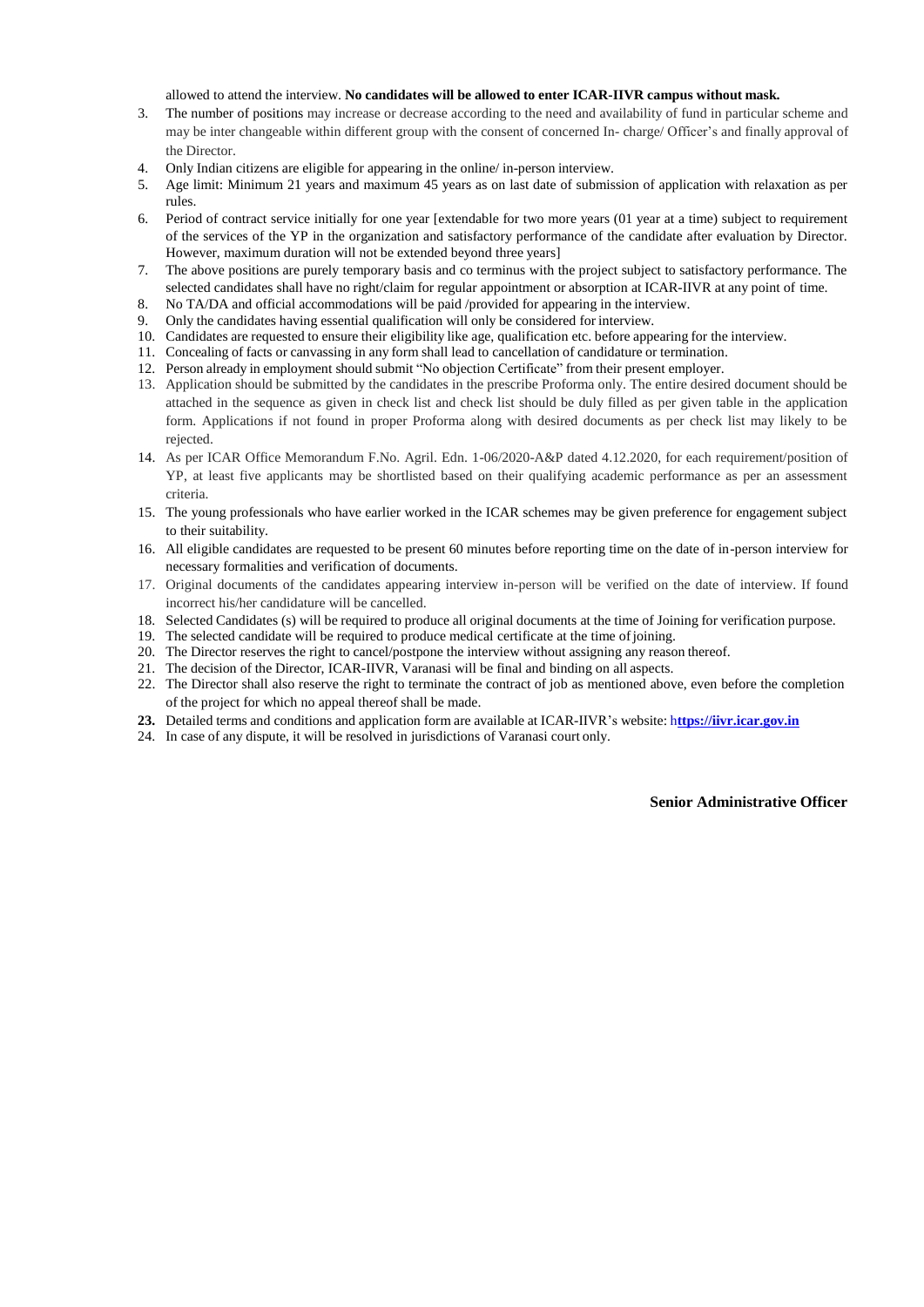# **ICAR - INDIAN INSTITUTE OF VEGETABLE RESEARCH P. B. NO. 01, P. O. JAKHINI (SHAHANSHAPUR), VARANASI – 221 305 (U.P.)**

Application for the post of...................................................................................in the Division/

### Scheme titled

…………………………………………………………………………………………………...…

Date of interview**: 18th October, 2021**

AFFIX RECENT PASSPORT SIZE PHOTOGRAPH WITH SELF **ATTESTATION** 

- **1.** Name of the Candidate : (IN BLOCK LETTERS)
- **2.** Father's Name :
- **3.** Sex :
- **4.** Date of Birth :
- **5.** Marital Status :
- **6.** Permanent Home Address :
- **7.** Correspondence Address :
- **8.** Telephone/Mobile No. :
- **9.** Email :
- **10.** Educational Qualifications:

| Name of the<br><b>Exam Passed</b> | Name of Board/<br><b>University</b> | Class/<br><b>Division</b> | <b>Percentage</b> | <b>Year of</b><br>passing | Subjects taken |
|-----------------------------------|-------------------------------------|---------------------------|-------------------|---------------------------|----------------|
|                                   |                                     |                           |                   |                           |                |
|                                   |                                     |                           |                   |                           |                |
|                                   |                                     |                           |                   |                           |                |
|                                   |                                     |                           |                   |                           |                |
|                                   |                                     |                           |                   |                           |                |
|                                   |                                     |                           |                   |                           |                |
|                                   |                                     |                           |                   |                           |                |